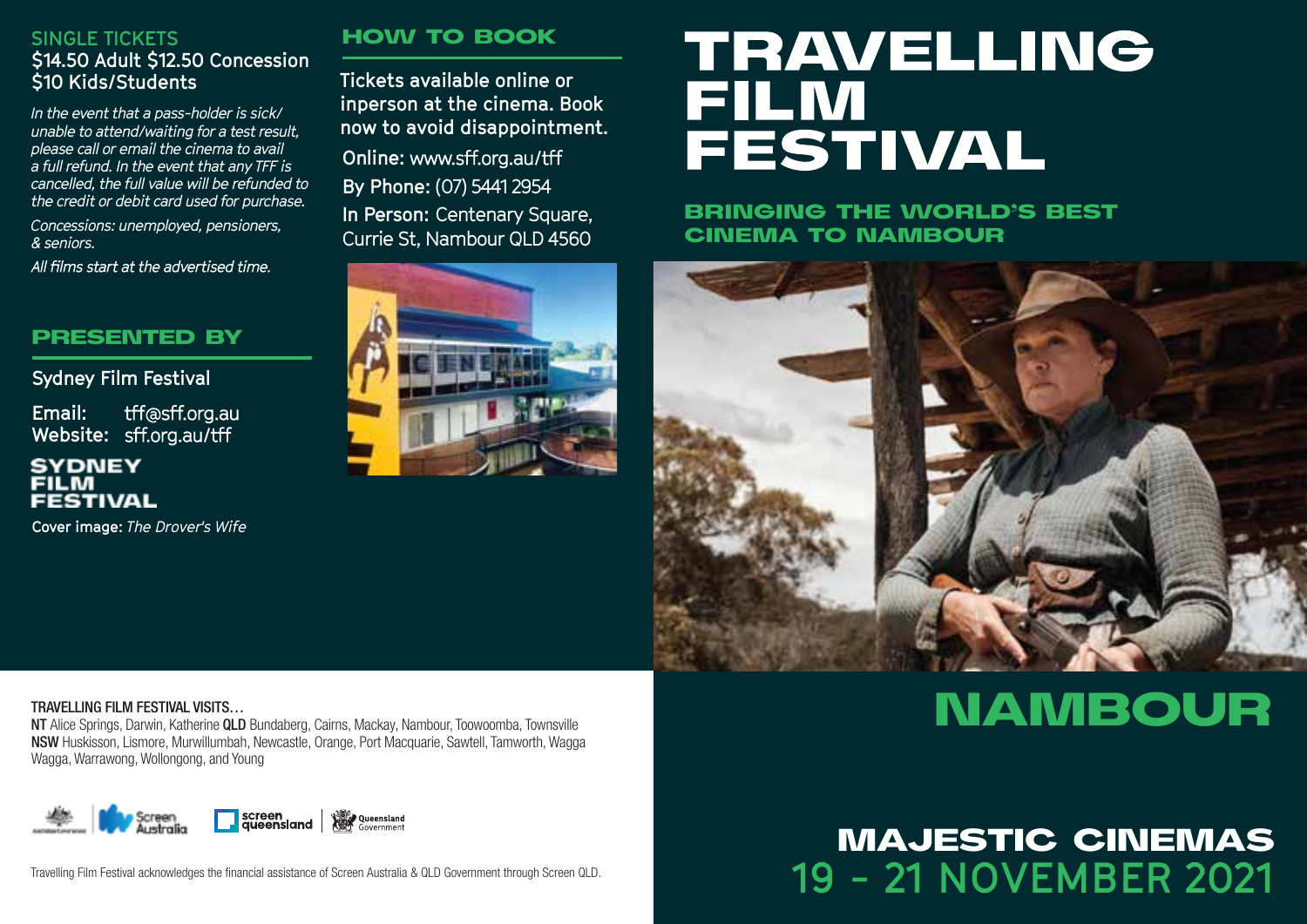# **SCHEDULE**

# **FRIDAY 19 NOV**

**7:00 PM THE DROVER'S WIFE: THE LEGEND OF MOLLY JOHNSON** (MA15+)

# **SATURDAY 20 NOV**

**1:00 PM PETITE MAMAN** (PG) **3:00 PM NEVER GONNA SNOW AGAIN** (18+) **7:00 PM NOWHERE SPECIAL (15+)** Screens with short film **THE MOOGAI** (15+)

# **SUNDAY 21 NOV**

**12:00 PM RIVER** (ALL AGES) **2:00 PM QUO VADIS, AIDA?** (15+) **4:15 PM A HERO** (M) **7:00 PM LIMBO (M)** Screens with short film **DEAFYING GRAVITY** (M)

# STAY IN TOUCH

**Keep up to date with program and tour announcements, giveaways and more!**





@travellingfilmfestival



Travelling Film Festival YouTube



Sign up to TFF eNews at sff.org.au/tff to receive the full program straight to your inbox

### OPENING FILM: THE DROVER'S WIFE: THE LEGEND OF MOLLY JOHNSON



#### **FRIDAY 19 NOV 7:00 PM**

*Directed by Leah Purcell | Australia | In English 109 mins | MA15+* **SELECTED:** SYDNEY FILM FESTIVAL 2021

It's 1893 in the alpine country of Australia's Snowy Mountains. On an isolated farm, the heavily pregnant Molly Johnson (Purcell) and her young children struggle to survive in the absence of her drover husband. When a fugitive Aboriginal man, Yadaka (Rob Collins), arrives on her property, Molly initially treats him with extreme caution. But gradually, Yadaka proves helpful in a difficult situation, and just might provide a link to Molly's past.

Meanwhile, the continuing absence of Molly's husband starts to draw the attention of lawman Nate Clintoff (Sam Reid) and his wife Louisa (Jessica De Gouw), leading to devastating consequences. Purcell has explored this material before, to great impact, in both novel and play form. With this vibrant cinematic adaptation, she brings a radical and strikingly contemporary vision to the story. As Purcell says: "I was brought up by storytellers, within a culture where the tradition of storytelling is passed down and histories are heard from the Black experience, not from white-washed history books."

'An Exceptionally compelling outback Western.' - VARIETY